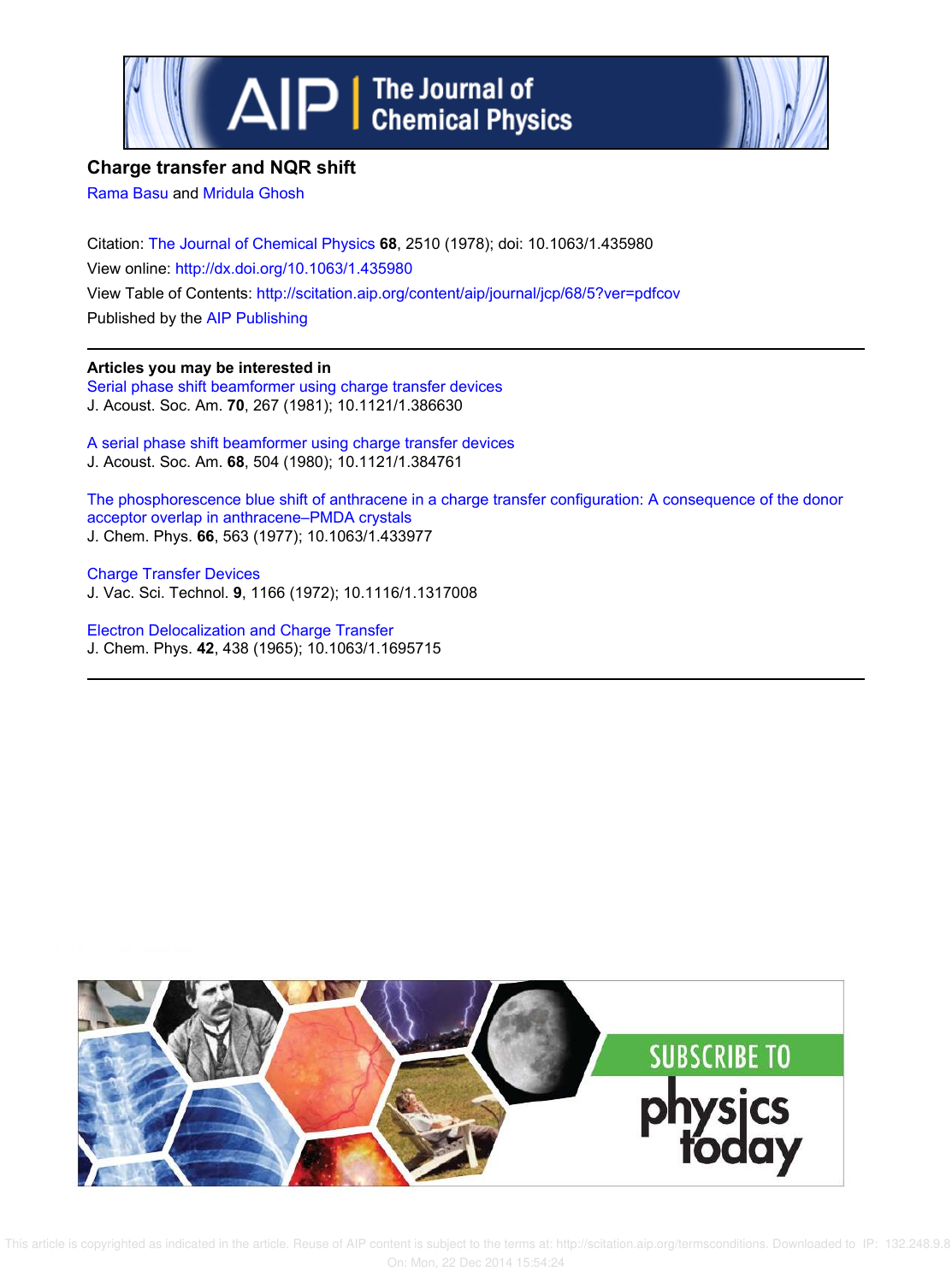nomenon reported in this paper may be of wide occurrence.

A troublesome obstacle to acceptance of Our interpretation is that the effective mass along the reaction coordinate should exceed the mass of hydrogen if heavyatom motion is involved, yet the only good fits to Eq. (1) resulted when  $m_H = 1$  and  $m_D = 2$  [Eq. (3)], unless one allowed widely different barrier curvatures for the protium and deuterium species. The problem was clarified by fitting to Eq. (1) a set of computed  $k_H/k_D$  values (for ethyl chloride plus hydroxide ion, closely similar to recently reported calculations<sup>12</sup>) for which the reactioncoordinate frequencies gave  $\nu_{\text{H}}^{\dagger}/\nu_{\text{D}}^{\dagger}$  = 1.29. If  $=1.29$ , and  $m_{\text{D}}^{\text{T}} = m_{\text{H}}^{\text{T}} + 1$ , then  $m_{\text{H}}^{\text{T}} = 1.50$  and  $m_{\text{D}}^{\text{T}} = 2.50$ . A satisfactory fit to Eq. (1) can be achieved, however, only when  $m_{\text{H}}^{\dagger}$  = 1.0 and  $m_{\text{D}}^{\dagger}$  = 2.0, yet there seems no reason why m of Eq. (3) should not be identified with  $m^{\dagger}$ of transition state theory.

The source of this paradox may well lie in the assumptions made in the derivation of the Bell tunnel correction. The one-dimensional parabolic barrier is probably an oversimplification, and another possible fault is that a portion of the observed kinetic barrier may involve only solvent reorganization prior to the commencement of proton transfer, <sup>13</sup> and thus not be available for tunneling. While the  $Q_H/Q_D$  values calculated from Eq. (2) in this and other  $6, 8$  work seem consistent and reasonable, the parameters that go into the calculations  $(E^H, E^D, a_H, a_D, m_H,$  and  $m_D)$  evidently cannot be interpreted in a precisely literal fashion.

That the paradox may arise from  $A_H/A_D < 1$  for reasons other than tunneling was suggested by a referee. Our calculations on models for the E2 reaction give minimum values near 0.9, and other hydrogen-transfer

calculations on tolerably reasonable models suggest a lower limit of 0.7, <sup>14</sup> rather than the 0.5 derived by Bell<sup>6</sup> for a very unlikely model (transition state bending frequencies near zero). As a test of the referee's hypothesis, we assumed  $A_H/A_D = 0.8$  and repeated the fit of the data in 40% DMSO to the Caldin-Mateo program. The tunnel correction was somewhat smaller (1. 67 vs 1.82 at 50 $^{\circ}$ ), but again the best fit resulted when  $m_{\rm H}$ =1.0 and  $m_{\rm D} = 2.0$ .

We wish to thank Professor E. F. Caldin and Professor H. Kwart for copies of their programs for fitting experimental data to the Bell tunnel correction.

- a)This work was supported by the National Science Foundation.  $1J.$  Banger, A. Jaffe, A.-C. Lin, and W. H. Saunders Jr.,
- J. Am. Chern. Soc. 97, 7177 (1975).
- 2K. C. Brown and W. H. Saunders Jr. (unpublished results).
- <sup>3</sup>A. F. Cockerill, J. Chem. Soc. B 1967, 964.
- 4L. Melander, *Isotope Effects on Reaction Rates* (Ronald, New York, 1960), pp 24-32.
- ${}^{5}F$ . H. Westheimer, Chem. Rev. 61, 265 (1961).
- 6R. P. Bell, *The Proton in Chemistry* (Cornell University, Ithaca, New York, 1973), 2nd ed. Chap. 12.
- ${}^{7}E$ . S. Lewis and L. H. Funderburk, J. Am. Chem. Soc. 89, 2322 (1967).
- ${}^{8}E$ . F. Caldin and S. Mateo, J. Chem. Soc. Faraday Trans. I 1975, 1876.
- <sup>9</sup>R. P. Bell, W. H. Sachs, and R. L. Tranter, Trans. Faraday Soc. 67, 1995 (1971).
- 10W. H. Saunders Jr. and A. M. Katz, J. Am. Chem. Soc. 91, 4469 (1969).
- <sup>11</sup>W. H. Saunders Jr., Chem. Scr. 8, 27 (1975).
- <sup>12</sup>W. H. Saunders Jr., Chem. Scr. 10, 82 (1976).
- <sup>13</sup>R. A. Marcus, J. Phys. Chem. 72, 891 (1968).
- $14M$ . E. Schneider and M. J. Stern, J. Am. Chem. Soc. 94, 1517 (1972).

### **NOTES**

# **Charge transfer and NQR shift**

#### Rama Basu and Mridula Ghosh

*Department of Chemistry, University College of Science, Calcutta - 9, India* (Received 14 February 1977)

The direct connection between nuclear quadrupole coupling constant and charge distribution in a molecule leads to the expectation that the NQR frequency should shift owing to molecular complex formation through charge transfer interaction.<sup>1</sup> Maksyutin et al. found a linear relation between <sup>3</sup> 5CI NQR shift and ionization energy of donor in complexes of picryl chloride with aromatic hydrocarbons.<sup>2</sup> Although various workers have suggested that it is desirable to extend the measurements to stronger complexes,<sup>3</sup> no systematic investigations have been made on strong complexes. Spectrophotometric investigations have showed that chloranil (tetrachloro-p-benzoquinone) forms fairly strong complexes with polynuclear aromatic hydrocarbons. 4,5 The NQR frequencies of these complexes were measured on a modified superregenerative spectrometer NQR 40 manufactured by Electronic Corporation of India. These measurements showed that there was in fact an approximate linear relation between  $\Delta \nu$  (<sup>35</sup>Cl- $\mu$ sec) and energy of the topmost filled  $\pi$ -MO of the hydrocarbons in chloranil-hydrocarbon systems at 295 $\,^{\circ}$ K (Fig. 1). Owing to crystal field effects quite a number of resonance sig-

J. Chern. Phys. 68(5). 1 Mar. 1978 0021-9606/78/6805-2510\$01.00 © 1978 American I nstitute of Physics

 This article is copyrighted as indicated in the article. Reuse of AIP content is subject to the terms at: http://scitation.aip.org/termsconditions. Downloaded to IP: 132.248.9.8 On: Mon, 22 Dec 2014 15:54:24